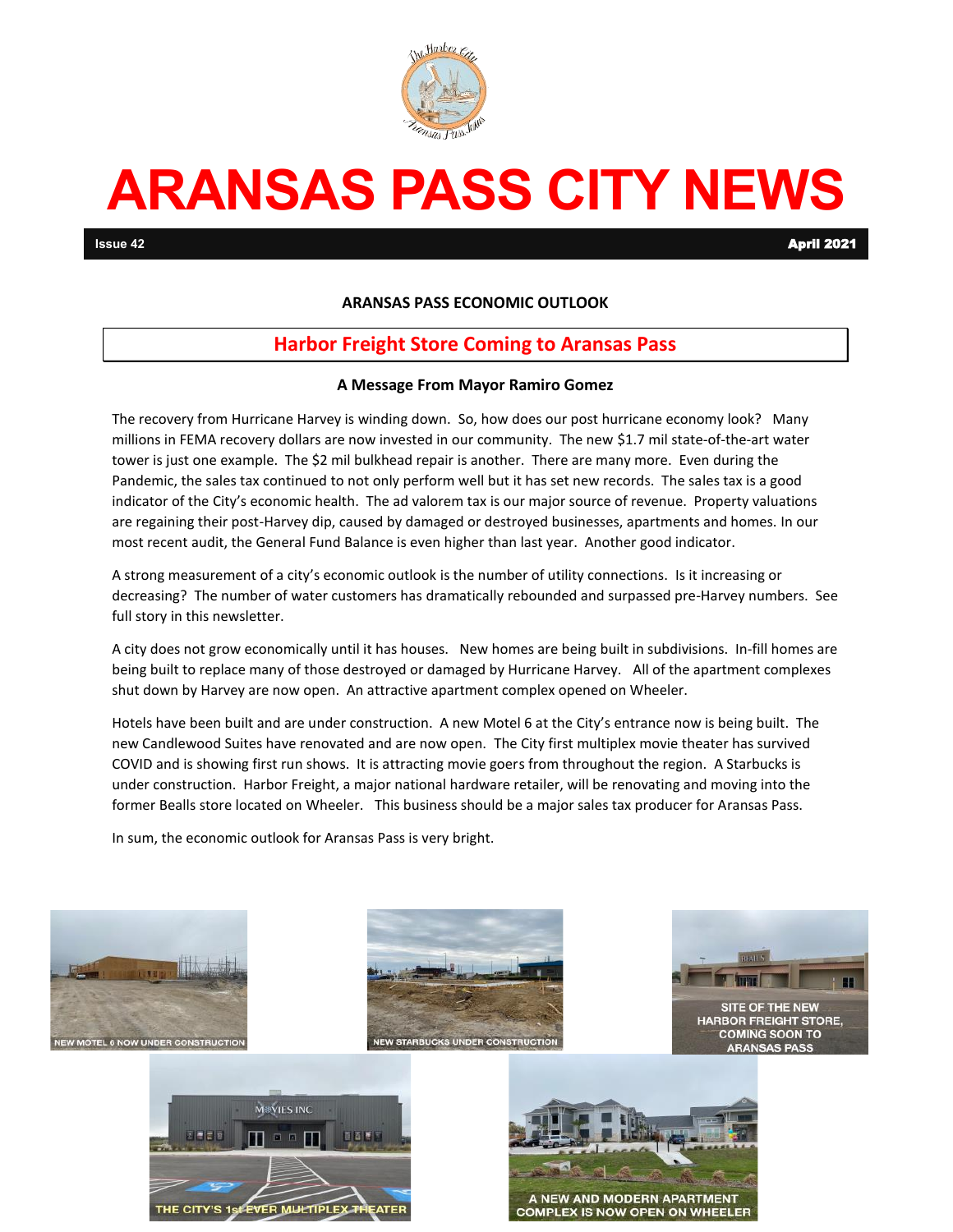

### **Conn Brown Parking Lot Paving is Completed. The Rebuild and Paving of Bigelow has begun.**

The long-awaited paving of the Conn Brown Harbor is finished (see above pic). This parking lot holds hundreds of trucks and trailers for fishermen every weekend. Recreational fishing is an important part of the local economy. Fishermen come from across the state to Aransas Pass. The old parking lot was filled with potholes and crumbling pavement. The pic below is of Bigelow Street at Conn Brown Harbor. Paving has started on that portion of the harbor. The work is being paid mostly with a grant from The Economic Development Administration. The entire project should be completed in August.



## **New Dump Trucks are In**

After many years of working with dump trucks that literally were falling apart and costing the City many dollars in repair bills, the Public Works department finally has two new trucks (see pic below). Dump trucks are a major component of a public works operation. Before being allowed to operate the new trucks, qualified city drivers are going through operation and maintenance training. New tractor mowers also have arrived and are in use. The vehicles were obtained through a plan created by the city financing department.

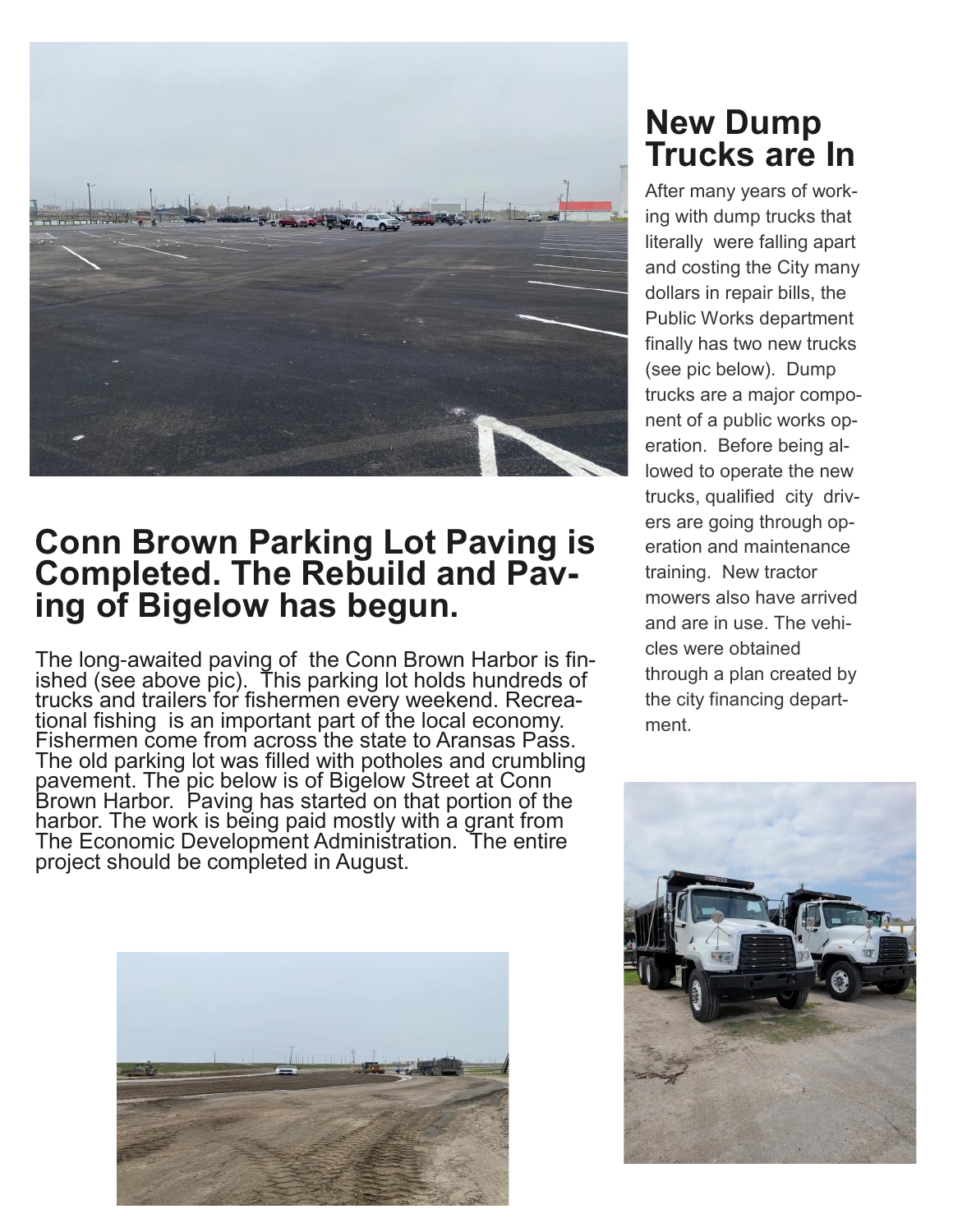### **Is Aransas Pass Growing?**

The answer to this question is most definitely YES!, Here are the stats to back up that statement. In 2017, Prior to Hurricane Harvey, the City had 3,958 water accounts. Today in 2021 we have 4,474 customers. That is an increase of 516. That 516 number does not take into consideration the approximately 200 accounts that were lost immediately after the hurricane when people had to leave their homes because of storm damage. So, in reality, the City has not only recovered the 200 or so lost accounts, but we have added 516 compared to what the number was prior to the hurricane. Instead of an increase of 516, it really is approximately 700. It is estimated that there are 2 to 3 people per water connection. Of course, when you add all of the new homes and new businesses here in town, this is further evidence that Aransas Pass is growing.



# **The Stapp-N. McCampbell Project Out For Bid**

The City is receiving sealed bids for the Community Development Block Grant—Drainage Improvement project. Bids will be opened on April 15th . This work is made up of 15 different projects around town (see above map). The first to begin is the Stapp—N. McCampbell portion. Construction should begin shortly after April 15th. The above map shows the drainage work in red. The sewer work is in yellow. The drainage work will address those areas of town that have storm drainage problems. This work is being paid for with a \$10.4 mil grant from CDBG. Mayor Ram Gomez with assistance from the City Council in 2019 were instrumental in obtaining the funds from the Federal and State governments.